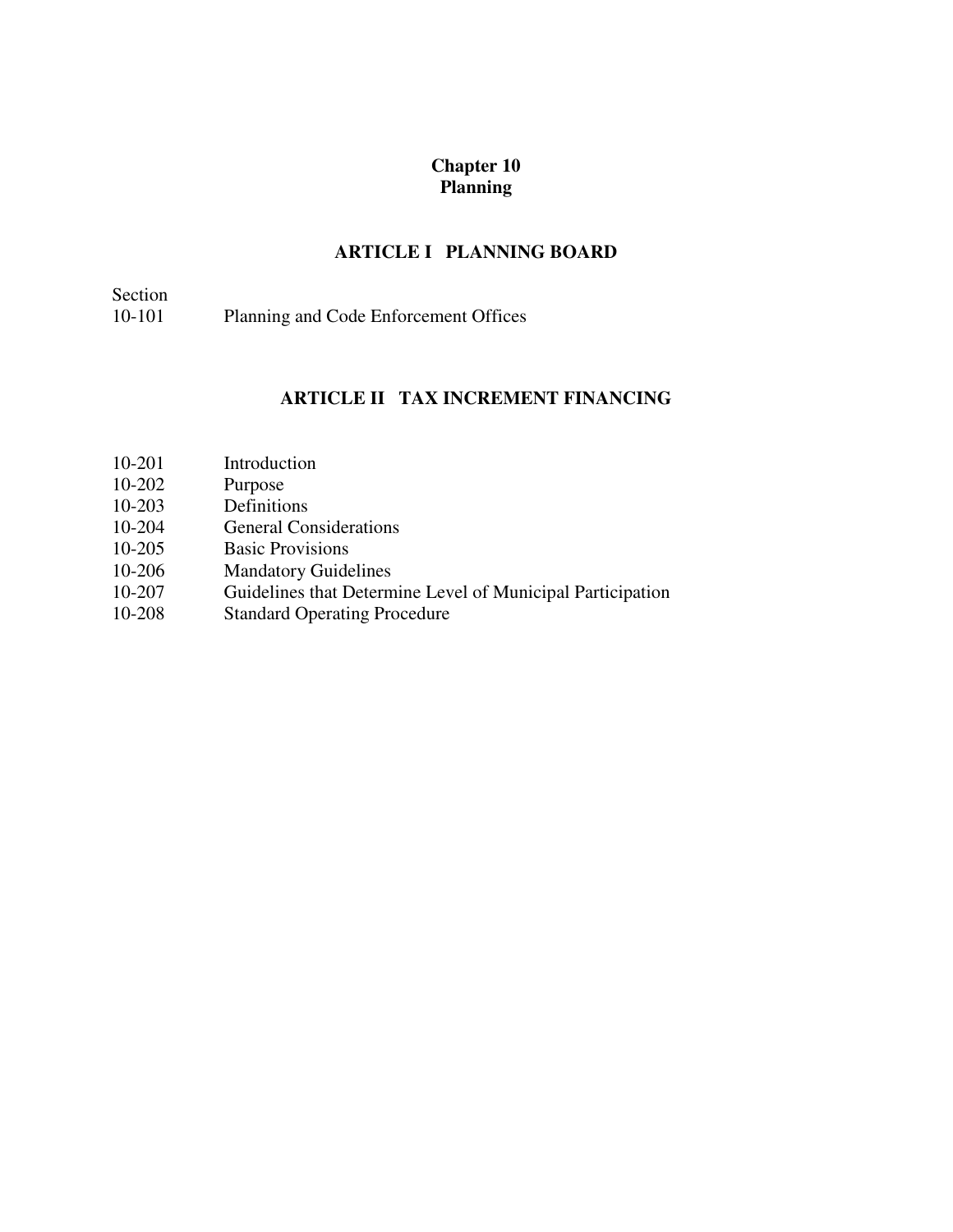## **Chapter 10 Planning**

### **ARTICLE I PLANNING BOARD**

### **Sec. 10-101 Planning and Code Enforcement Offices**

 To assist in carrying out the policies of the Planning Board, there shall be an office with appropriate staffing to provide planning and code enforcement. These objectives may be accomplished by one or more staff persons.

 $\overline{a}$ **Historical Note:** formerly Chapter 6, 1956 Code; replaced June 4, 1980; amended July 11, 1988; January 7, 1991; November 22, 1993; June 24, 1996; April 13, 1998; Section 10-102 adopted by City Council on May 9, 2011; Section 10-102 Community & Economic Development was repealed by City Council on November 27, 2012.

l **Historical Note:** Section 10-103 adopted by City Council on May 9, 2011; Section 10-103 Chamber of Commerce repealed by City Council November 25, 2013, effective December 31, 2013.

### **ARTICLE II TAX INCREMENT FINANCING**

### **Sec. 10-201 Introduction**

State of Maine law establishes Tax Increment Financing (TIF) as one of the few tools cities can use to assist in economic development activities. TIFs provide partnering opportunities between private developers and local government to realize greater economic benefits for the community. These efforts may include new developments, redevelopment, or expansion of existing business operations. While TIFs provide the potential for cash influx to projects, other tools may also be beneficial and should be seriously considered when requests for TIF designation are made. These other tools may include changing zoning or land use regulations, streamlining review processes, helping to get funding through other economic agencies, private funding or city revolving loan funds, utility services programs, etc.

The City of Caribou will generally consider use of TIFs for all areas zoned for commercial development in an effort to build community and economic growth through publicprivate partnerships with both existing and new businesses. Special consideration will be given to projects proposed in the Downtown District.

#### **Sec. 10-202 Purpose**

The purpose of these guidelines is to outline standards that the City of Caribou will use in considering applications for tax increment financing. These guidelines are intended to be consistent with State laws, as they may be updated from time to time. State laws shall be utilized when any specific conflict between the two occurs. Notwithstanding these guidelines, the creation of a TIF agreement is a policy decision made on a case-by-case basis by the Caribou City Council and the Maine Department of Economic & Community Development. Tax Increment Financing is a not a right under Maine law and meeting these guidelines should not be interpreted as creating any rights or entitlements in any application.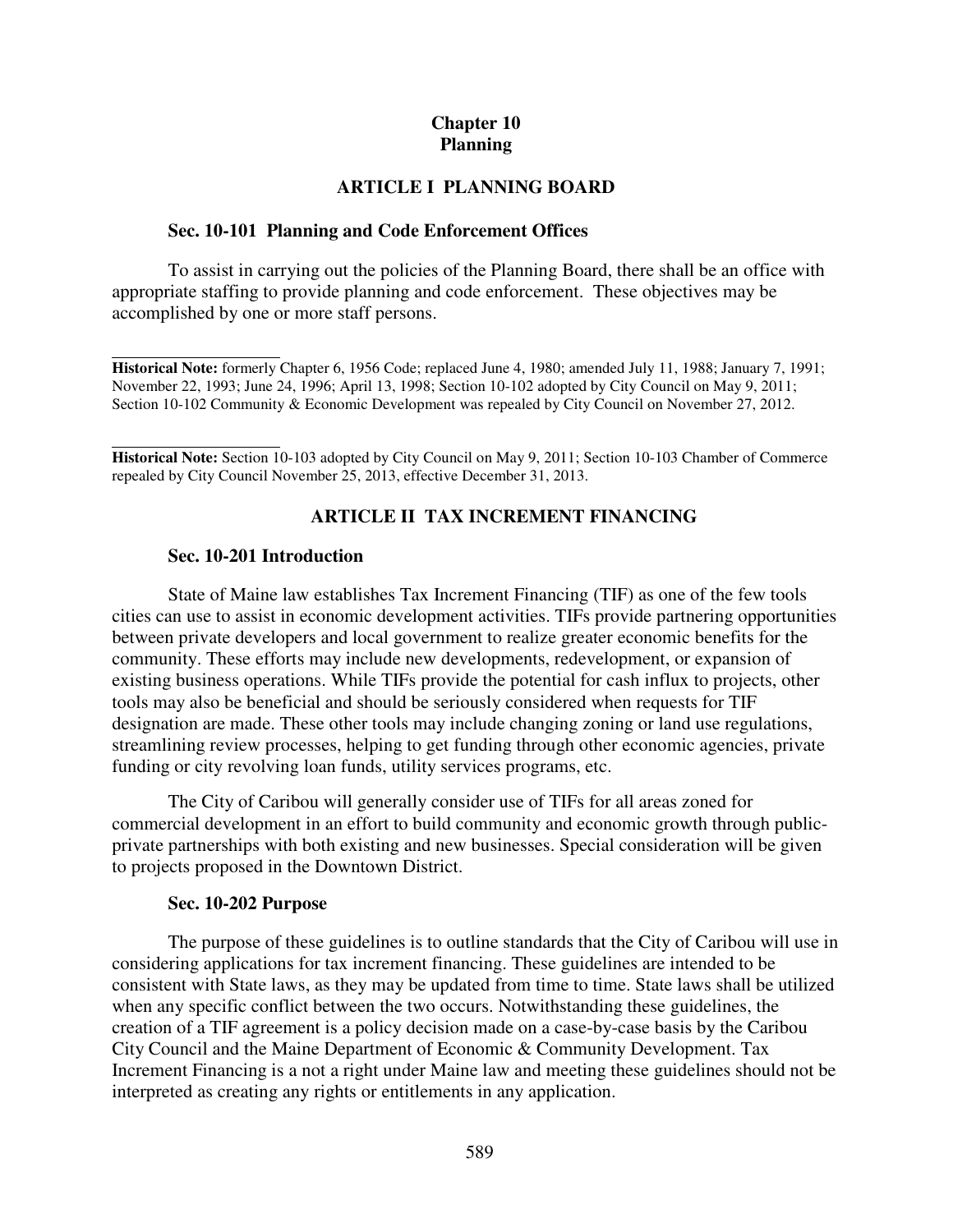### **Sec. 10-203 Definitions**

The following terms, as may be used within this Article, shall have the following meanings. Those terms which are not included herein, but which are found in Maine Revised Statutes, Title 30-A, pertaining to Development Districts within Municipalities, shall have the same meaning as provided in the state statutes.

Commercial and Industrial Zones: Those land use zones adopted by the City of Caribou which allow for uses of a primarily non-residential nature.

Retail: Those establishments identified as Retail Trade and Wholesale Trade under the 2017 North American Industry Classification System

### **Sec. 10-204 General Considerations**

Economic development projects are eligible for consideration when they meet the following standards:

- Would not occur otherwise:
- Create or retain employment opportunities;
- Expand significantly the City's tax base; and
- Conform to the quality and types of development sought by the City as outlined in the Zoning ordinance, Comprehensive Plan, and other policies enacted by the City Council

### **Sec. 10-205 Basic Provisions**

Once a TIF district is created, the City of Caribou can utilize increment funds in two ways; first, the City may bond for and install public infrastructure to be paid for with any generated tax increment funds, and second, the City may return tax increment funds directly to the investing business to cover project costs. This second option is formalized through a Credit Enhancement Agreement (CEA) between the City and the benefiting parties. Because of the potential risk to the City in either of these cases, special consideration needs to be given to the following:

- 1. Tax Increment Financing shall be revenue neutral, or better, to the City over the life of the district.
- 2. Applicants must provide all documentation deemed necessary by the City to substantiate the TIF requirements and protect the City's economic and financial position.
- 3. The applicant is obligated to apply for any State reimbursement programs for personal property and/or real estate taxes.
- 4. All applicants will be required to sign a Professional Fee Consent Form agreeing to reimburse the City for all out-of-pocket expenses including outside professional consulting costs (e.g. legal, accounting and advertising) and expenses related to calling special Council meetings, printed documents, travel, postage, etc., which may be incurred as a result of the Tax Increment Financing proposal. Such reimbursement is to occur whether or not Tax Increment Financing is approved.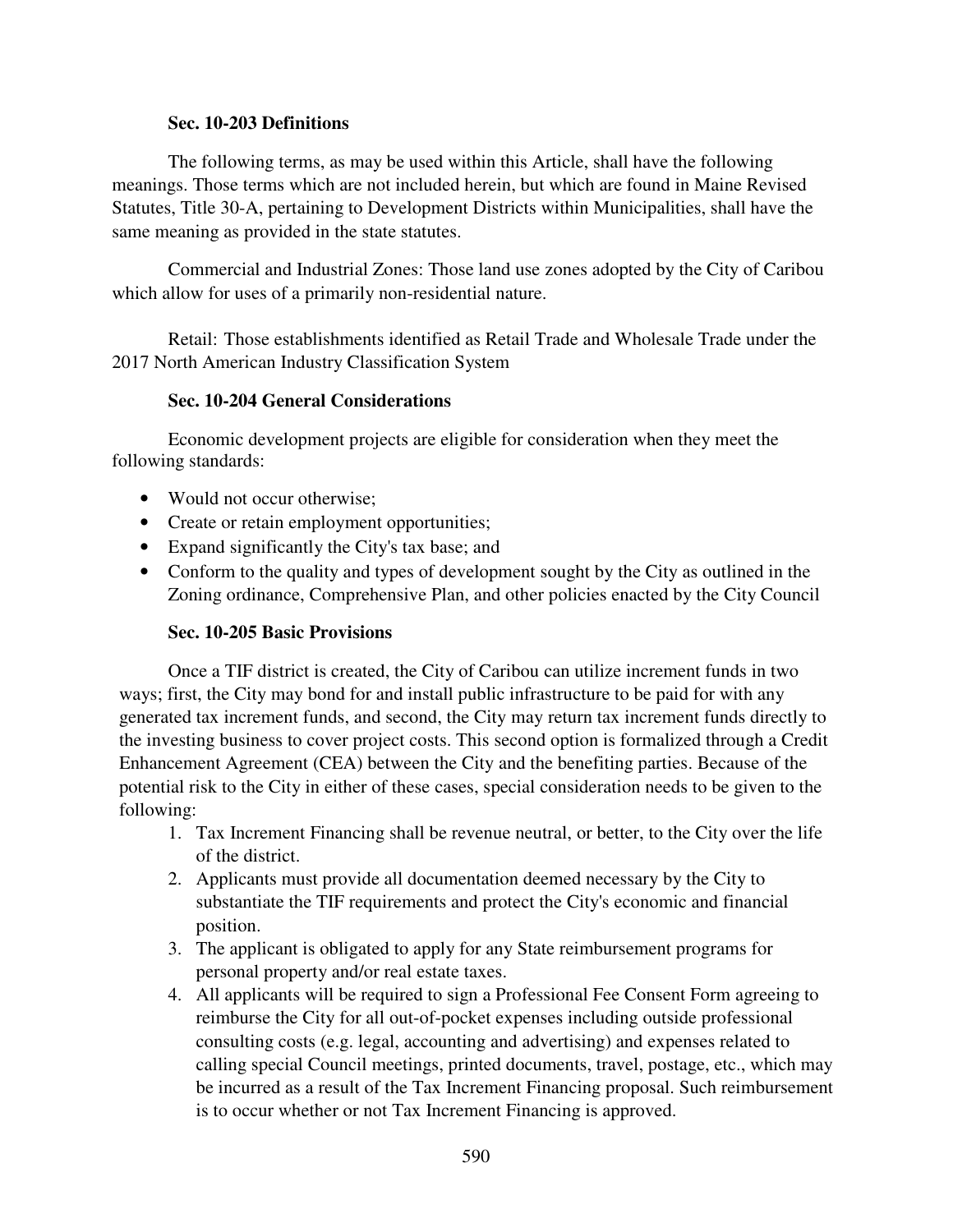- 5. If Tax Increment Financing is approved, an annual Administrative Fee, equal to 1% of the incremental taxes reallocated back to the project, will be charged.
- 6. Credit Enhancement Agreements must provide for a recapture of the benefits if the project should move to another municipality. Assignments will be allowed only for conventional, commercial financing purposes or where the proposed assignee agrees to be bound by the same terms and conditions as the original applicant.
- 7. Invoices, cancelled checks, lien waivers, and other documents supporting cost reimbursement proportional to the captured value, must be substantiated with documentation from non-affiliated companies.
- 8. Tax Increment Financing Agreements of five years or less are highly preferred by the City when structured as a CEA. Increased duration may be considered depending upon the magnitude of increased tax value, job creation, or economic benefits. Projects involving bonds for public infrastructure may be considered for the maximum time allowed by law (30 years).
- 9. The City will not entertain requests from retail enterprises for Credit Enhancement Agreements as a means of tax increment financing for onsite activities within a TIF district unless such businesses or developments will create a minimum of 10 new Full Time Equivalent (FTE) jobs which pay 100% of the area median income; the City may however, at its sole discretion, consider requests from all retail enterprises for Credit Enhancement Agreements to assist in the financing of necessary off-site public infrastructure improvements, installed by the investing business and for which detailed financial documentation is provided.
- 10. The City will not return to any investing business under any Credit Enhancement Agreement more than eighty (80) percent in any one (1) given year.
- 11. The City may deviate from provisions 8-10 when working with a project that will redevelop or repurpose properties held by a non-taxed entity for at least 5 years immediately prior to application for TIF designation (e.g. tax acquired properties, school sites, state holdings, etc.).

## **Sec. 10-206 Mandatory Guidelines**

In all instances, applicants for tax increment financing must demonstrate that the City of Caribou's participation is economically necessary, and that participation is needed to undertake the project. Such justification is demonstrated by:

- 1. A need to offset infrastructure costs unique to the site; or
- 2. A need to offset economic advantages available to a corporate entity if it should develop a project (or expand operations) outside of Caribou; or
- 3. A lack of sufficient private or other public funding sources to meet the full capital investments needed to undertake a project.
- 4. If the project creates significant new tax value equal to or greater than \$50,000 dollars and creates or retains jobs throughout the City's planned development, commercial, industrial zones and Pine Tree Zones, including projects located in the Downtown District. Retail projects must demonstrate a new tax value equal to or greater than \$1.5Million dollars.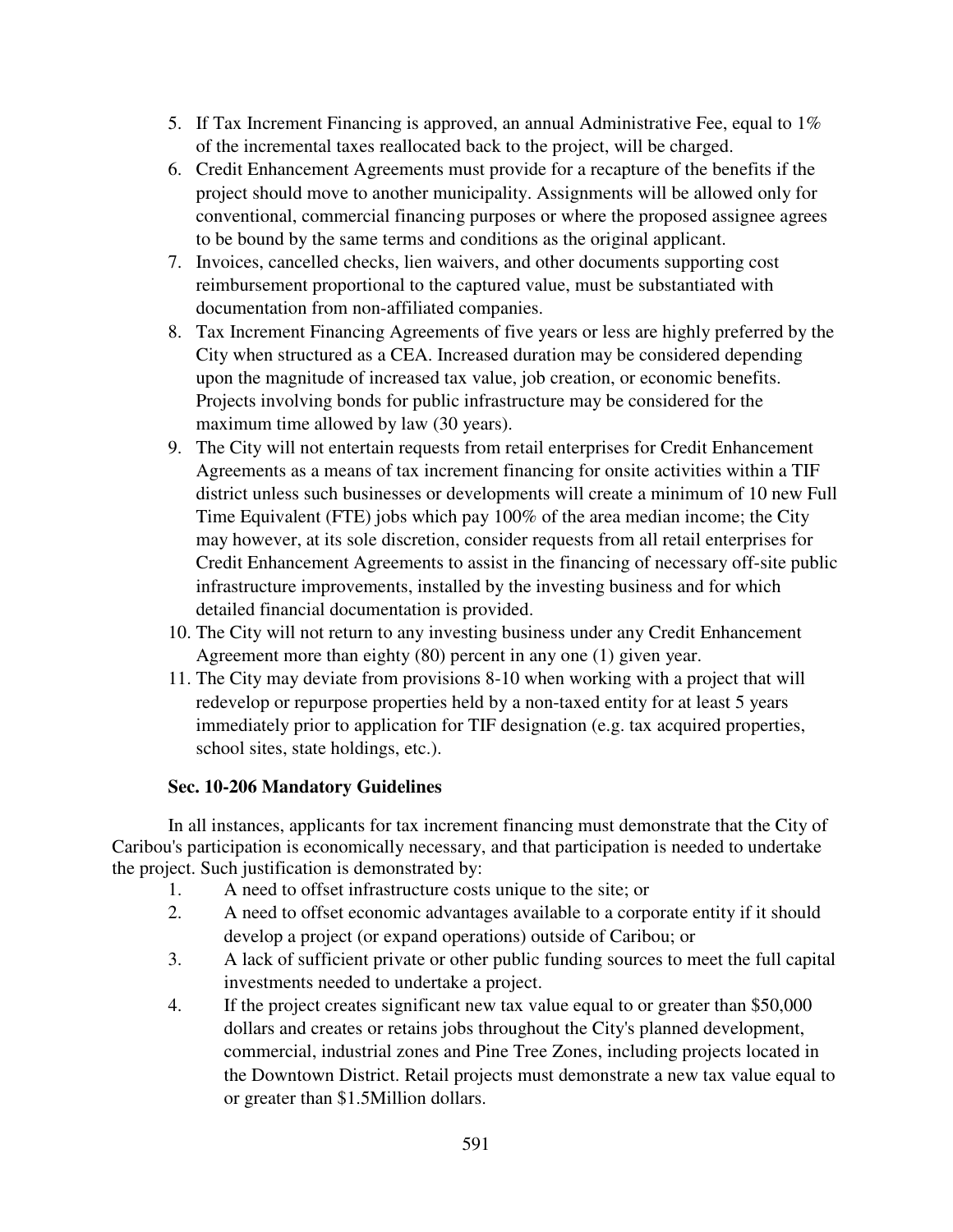- 5. The developer is financially capable to undertake the project.
- 6. The developer is compliant with all statutory and regulatory guidelines of the City of Caribou and the State of Maine.

# **Sec. 10-207 Guidelines that Determine Level of Municipal Participation**

In addition to the above guidelines, the City will use the following criteria to determine the level and duration of participation by the City of Caribou:

- 1. The project assists an established business in the City of Caribou, thus retaining existing employment opportunities;
- 2. The project creates long-term, permanent and quality employment opportunities which will provide wages exceeding the area median income;
- 3. The project contributes to the revitalization of the Downtown District, Commercial and Industrial Zones, designated Growth Areas or Pine Tree Zone District.
- 4. The project improves a blighted building or site in need of rehabilitation;
- 5. The project creates public infrastructure facilities that have application beyond the particular development such as improvements to utilities, telecommunications, traffic patterns, parking facilities, green space, etc.;
- 6. The project supports or will support community projects, provides job training, provides student internships, supports local contractors and suppliers; and
- 7. The project supports or will support local efforts and programs that assist those who are under-employed or low to moderate income (LMI).
- 8. The developer has a responsible history with personal properly tax payment and pledges the continued responsibility.
- 9. The project helps stimulate other business(es) within the City or offers presently unavailable economic benefits;
- 10. The project does not require direct borrowing by the City, and tax increment revenues are not obligated or pledged as collateral for third-party project financing but simply are reimbursed to the project;
- 11. Projects seeking Credit Enhancement Agreements conform to the business categories established for the State of Maine's Pine Tree Business Zone program, i.e., manufacturing businesses, financial services business, and the targeted technology business (composite materials, biotechnology, aquaculture and marine technology, environmental technology, information technology, advanced technologies for forestry and agriculture, and precision manufacturing technology;

## **Sec. 10-208 Standard Operating Procedure**

The City of Caribou will coordinate all activities regarding applications for tax increment financing. Working with applicants, the City will undertake the following steps when reviewing applications:

- A. Preliminary Evaluation
- 1. Provide information on tax increment financing to potential business/developers;
- 2. Discuss project proposals and accept preliminary applications; (applications for tax increment financing will be provided by the Department of Community